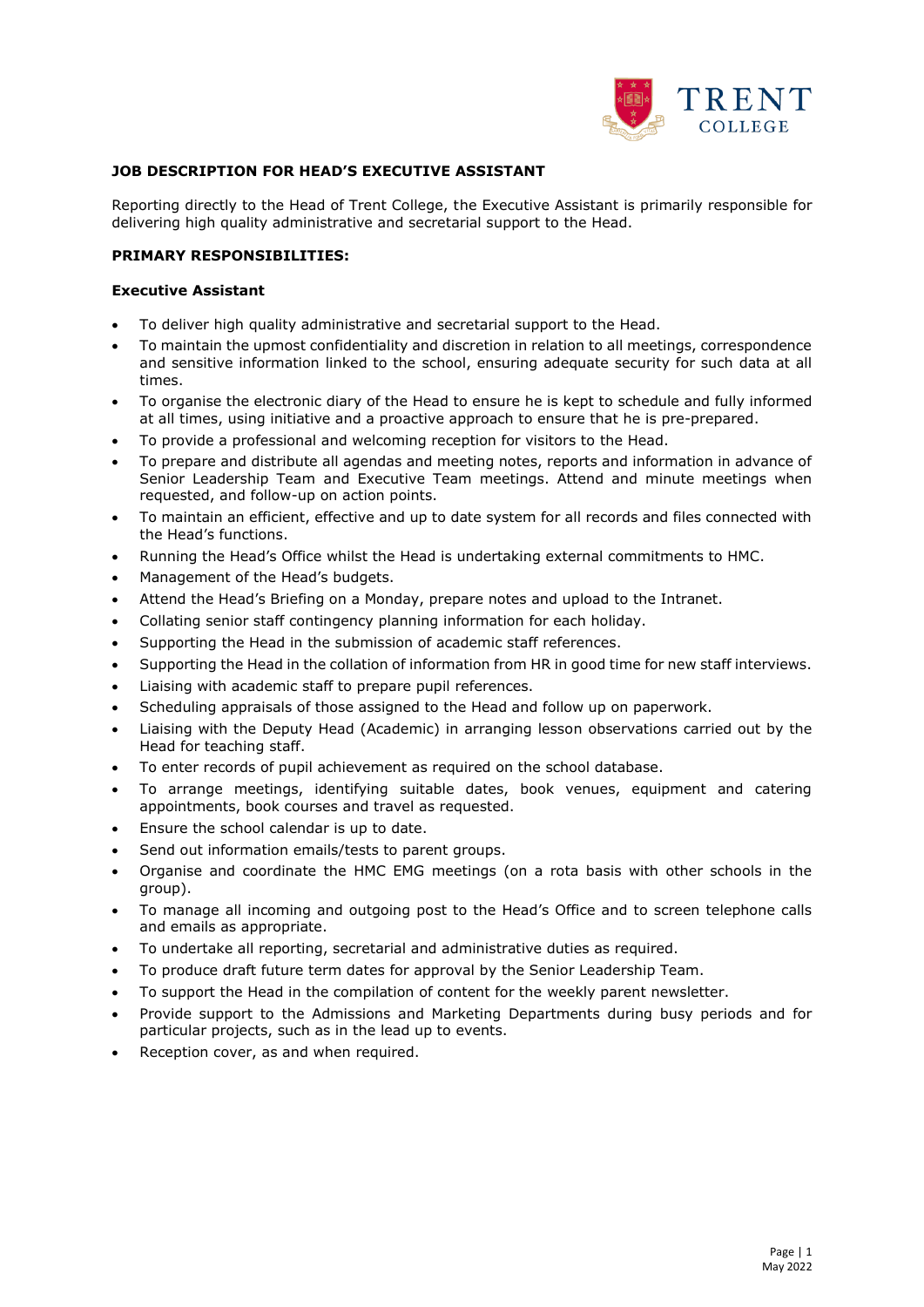### **Regulatory, Governance and Strategy**

- To assist the Head in preparing his termly Board Report to the Governors and liaising with Stakeholders.
- Ensure the ISI and HMC websites are updated with the school's latest information at the appropriate times.
- To assist the Head in preparing for ISI inspection and supporting during the inspection.
- Assist the Head in ensuring that the school's SEF is kept up to date.
- Ensure that Parts 1 and 2 of the Pre-Inspection documents and other ISI documents are adequately uploaded to the ISI Shelf and the school's intranet.
- Manage the list of policies and all policies in the Executive online area, in conjunction with the Head of The Elms' PA. Ensure all regulatory policies and other documents are uploaded to Trent College's ISI Shelf. Upload policies to the school's Intranet. Liaise with the Head of Marketing to ensure policies are uploaded to the school's website and the Parent Portal and also with the Bursar's Executive Assistant to ensure the Governors' Portal is updated.
- Assist in dealing with complaints received both orally and in writing, ensuring the Complaints Log is up to date and that the Complaints Policy is adhered to.
- Ensure that the annual censuses for the DfE and ISC have been adequately completed and filed.
- Ensure effective oversight of internal and external communication of calendar events.
- Assist the Head in overseeing all areas of the Strategic and One Year Action Plan and assist the Head in the associated management of the ongoing implementation of these.

### **Event Organisation and Management**

- Organise all events, functions and receptions hosted by the Head and attend when requested.
- Liaise with the Head to ensure VIP invitations are issued in respect of various school functions.
- In conjunction with the Director of Operations and the Deputy Heads' PA, manage all arrangements in respect of end of year celebrations in terms of attendees, prize giving, marquee set up etc and attend Speech Day on the last Saturday in the academic year.

## **Training and Development**

- Offer support to colleagues as required, as an expert in Microsoft Office packages and iSAMS, as well as compliance for GDPR.
- Have an understanding of all admin resource at Trent College, to include sharing of best practice, allocation of resource for periods of cover and provision of appropriate cross-training.

## **General**

- To set the standard for professionalism, integrity, quality of work, confidentiality and technological skill across the administrative and secretarial areas of Trent College and The Elms.
- To champion the school, supporting the organisation of and to attend main events and social functions as requested.
- Ensure that the Head's working environment remains presentable and tidy at all times.

The above list of duties is not in a specific order of importance and is not exhaustive.